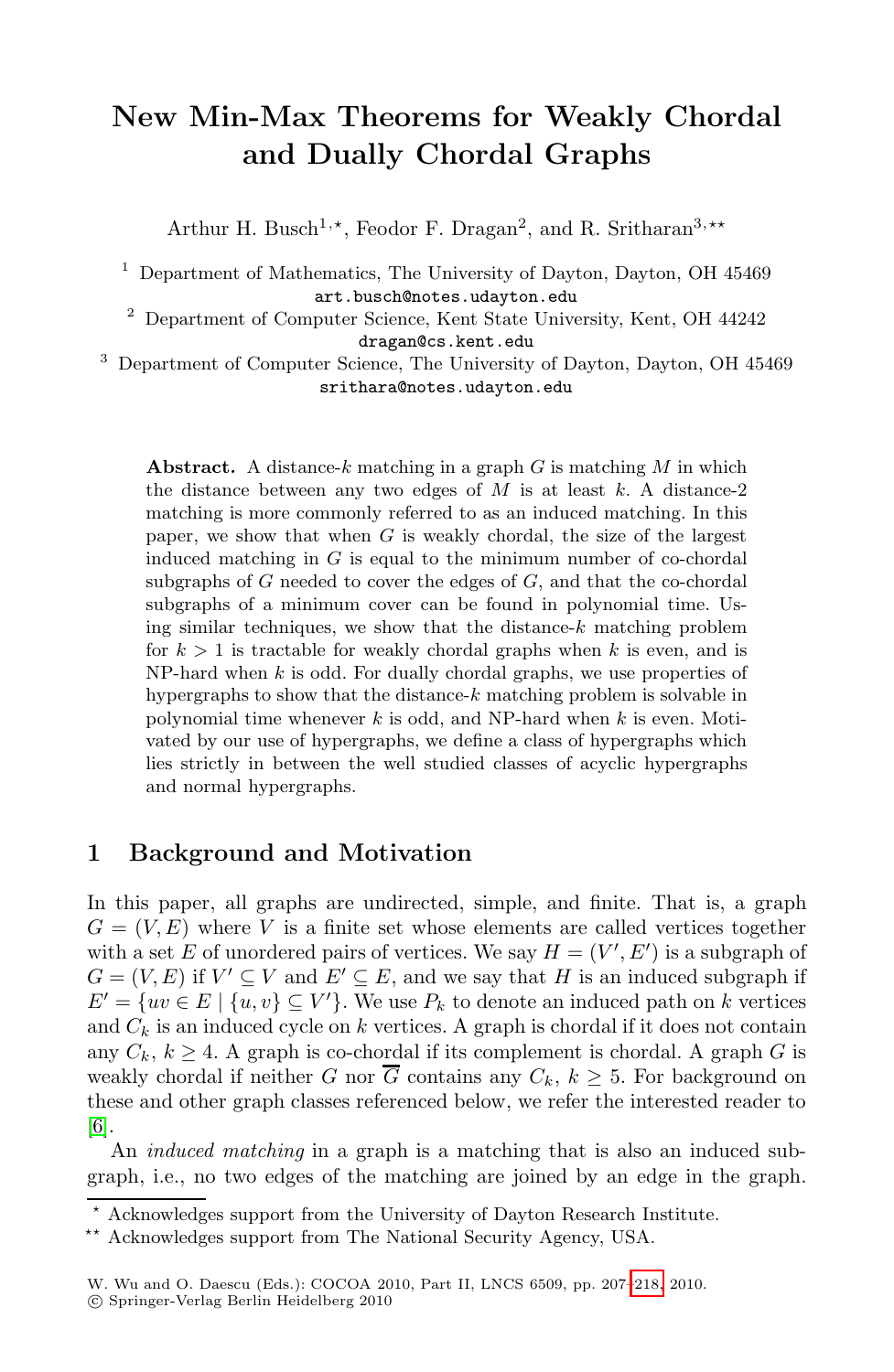The size of an induced matching is the number of edges in it. Let  $\text{im}(G)$  denote the size of a largest induced matching in  $G$ . Given  $G$  and positive integer  $k$ , the problem of deciding whether  $\text{im}(G) \geq k$  is NP-complete [8] even when G is bipartite.

For vertices x and y of G, let  $dist_G(x, y)$  be the number of edges on a shortest path between x and y in G. For edges  $e_i$  and  $e_j$  of G let  $dist_G(e_i, e_j)$  $\min{\{\text{dist}_G(x, y) \mid x \in e_i \text{ and } y \in e_j\}}.$  For  $M \subseteq E(G)$ , M is a *distance-k matching* for a positive integer  $k \geq 1$  if for every  $e_i, e_j \in M$  with  $i \neq j$ ,  $dist_G(e_i, e_j) \geq k$ . For  $k = 1$ , this gives the usual notion of matching in graphs. For  $k = 2$ , this gives the notion of induced matching. The *distance-*k *matching problem* is to find, for a given graph G [an](#page-11-1)d an integer  $k \geq 1$ , a distance-k matching with the largest possible number of edges.

A bipartite graph  $G = (X, Y, E)$  is a *chain graph* if it does not have a  $2K_2$ as an induced subgraph. Bipartite graph  $G' = (X', Y', E')$  is a *chain subgraph* of bipartite graph  $G = (X, Y, E)$ , if G' is a subgraph of G and G' contains no  $2K_2$ . For a bipartite graph  $G = (X, Y, E)$ , let ch(G) denote the fewest number of chain subgraphs of  $G$  the union of whose edge-sets is  $E$ . A set of  $ch(G)$  chain subgraphs of bipartite graph  $G = (V, E)$  whose edge-sets cover E is a *minimum chain subgraph cover* for G. Yannakakis showed [23] that when  $k \geq 3$ , deciding whether  $ch(G) \leq k$  for a given bipartite graph G is NP-complete. An efficient algorithm to determine whether ch(G)  $\leq$  2 for a given bipartite graph G is [k](#page-10-0)nown [16].

It is clear that for any bipartite graph  $G$ ,  $\text{im}(G) \le \text{ch}(G)$ . Families of bipartite graphs where equality holds have been considered in literature. For example, it was shown in [24] that when G is a convex bipartite graph,  $\text{im}(G) = \text{ch}(G)$ . A bipartite graph is chordal bipartite if it does not contain any induced cycles on 6 or more vertices. It is known that every convex bipartite graph is also chordal bipartite.

The following more general result was recently shown:

**Proposition 1.** [1] For a chordal bipartite graph  $G$ , im $(G) = ch(G)$ .

Let us move away from the setting of bipartite graphs and consider graphs in general. We say  $H$  is a co-chordal subgraph of  $G$  if  $H$  is a subgraph of  $G$  and also H is co-chordal. Let  $\operatorname{coc}(G)$  be the minimum number of co-chordal subgraphs of G nee[de](#page-4-0)d to cover all the edges of G. As a chain subgraph of a bipartite graph G is a co-chordal subgraph of G and vice versa, the parameter  $\operatorname{co}(G)$  when restricted to a bipartite graph G i[s e](#page-6-0)ssentially the same as  $ch(G)$ .

Again, it is clear from the definitions that for any graph  $G$ ,  $\text{im}(G) \leq \text{coc}(G)$ . In Section 2, we show that when G is weakly chordal,  $\text{im}(G) = \text{co}(G)$  and that the co-chordal subgraphs of a minimum cover can be found in polynomial time. As every chordal bipartite graph is weakly chordal and as a chain subgraph of a bipartite graph is a co-chordal subgraph and vice versa, our result generalizes Proposition 1. In Section 3, we use similar techniques to show that the distancek matching problem for  $k > 1$  is tractable for weakly chordal graphs when k is even, and NP-hard when  $k$  is odd. Next, in Section 4 we use techniques from the study of hypergraphs to show that the opposite holds for the class of dually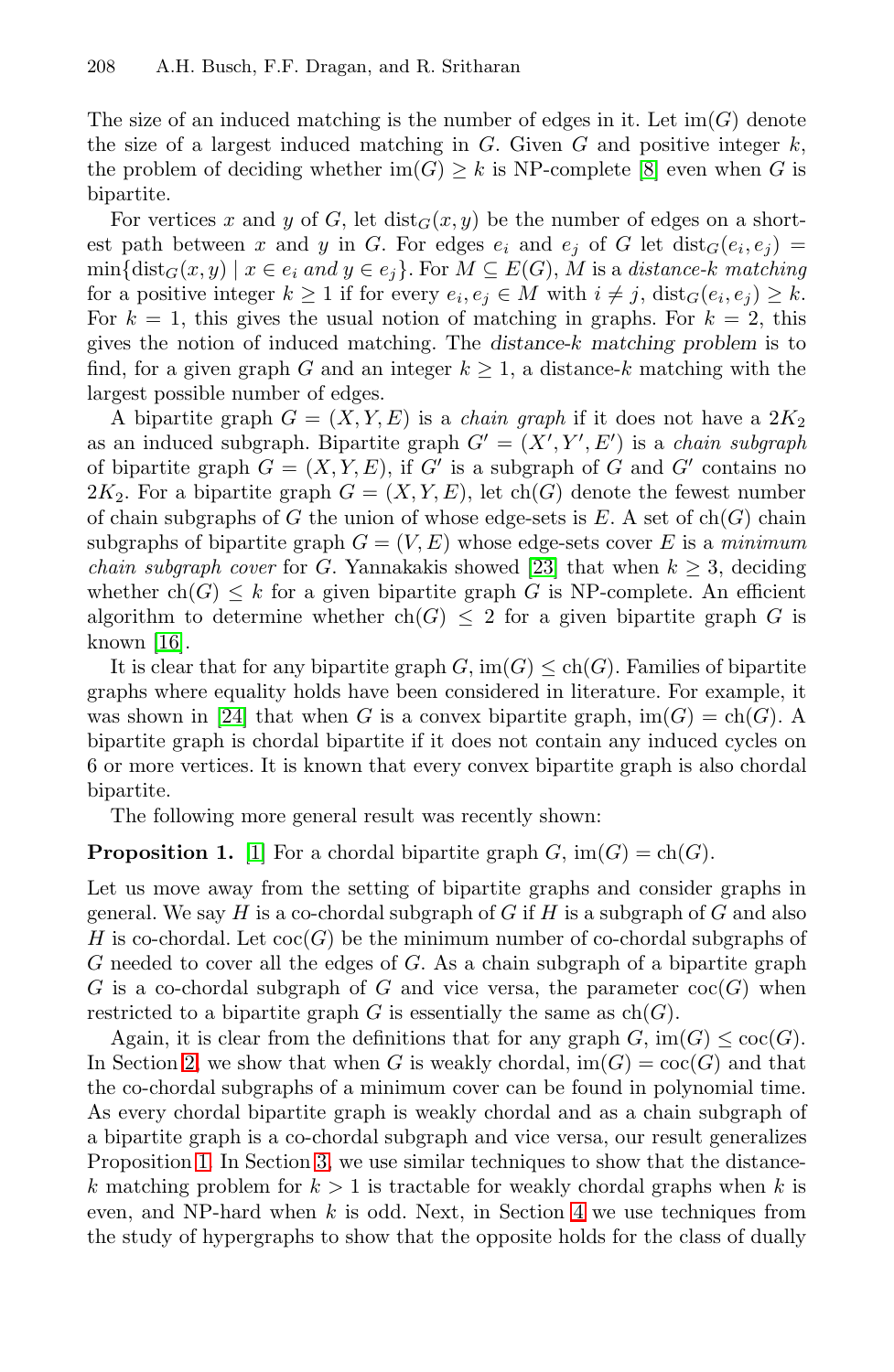chordal graphs; the distance- $k$  matching problem can be solved in polynomial time for dually chordal graphs if a k is odd, and is NP-hard for all even k. Motivated by our results and by the use of hypergraphs in Section 4, we define a class of hypergraphs in Section 5 which lies strictly in between the well studied classes of acyclic hypergraphs and normal hypergraphs.

### <span id="page-2-4"></span>**2 A Min-Max Theorem for Weakly Chordal Graphs**

[F](#page-11-2)or a graph G, let  $G^*$  denote the square of the line graph of G. More explicitly, vertices of  $G^*$  $G^*$  are edges of G. Edges  $e_i$ ,  $e_j$  of G are nonadjacent in  $G^*$  if and only if they form a  $2K_2$  in G.

It is clear from the construction of  $G^*$  that the set of edges of a co-chordal subgraph of G maps to a clique of  $G^*$ . Further,  $\text{im}(G) = \alpha(G^*)$ , where  $\alpha(G^*)$  is the size of a largest independent set in  $G^*$ .

The following is known:

<span id="page-2-0"></span>**Proposition 2.** [9] If G is weakly chordal, then  $G^*$  is weakly chordal.

Also, it [is](#page-2-0) well known that every weakly chordal graph is perfect [13]. Therefore, when G is weakly chordal,  $\text{im}(G) = \alpha(G^*) = \theta(G^*)$ , where  $\theta(G^*)$  is the minimum clique cover number of  $G^*$ . Thus, when G is weakly chordal  $\theta(G^*) \leq \text{coc}(G)$ .

<span id="page-2-3"></span>We will show that when G is weakly chordal,  $\operatorname{coc}(G) \leq \theta(G^*)$  also holds and [th](#page-11-4)erefore we have the following:

<span id="page-2-1"></span>**Proposition 3.** *If* G *i[s we](#page-11-5)akly chordal, then*  $\operatorname{coc}(G) = \operatorname{im}(G)$ *.* 

The proof of Proposition 3 utilizes the following edge elimination scheme for [w](#page-11-5)eakly chordal graphs. Edge  $xy$  is a co-pair of graph  $G$ , if vertices x and y are not the endpoints of any  $P_k$ ,  $k \geq 4$ , in  $\overline{G}$ .

<span id="page-2-2"></span>**Proposition 4.** [19] Suppose e is a co-pair of graph G. Then, G is weakly chordal if and only if  $G - e$  is weakly chordal.

The following is implied by Corollary 2 in [12]:

**Proposition 5.** [12] Suppose G is a weakly chordal graph that contains a  $2K_2$ . Then, G contains co-pairs e and f such that e and f form a  $2K_2$  in G.

**Lemma 6.** *If*  $e$  *is a co-pair of a weakly chordal graph*  $G$ *, then*  $G^* - e = (G - e)^*$ *.* 

*Proof.* Deleting an edge  $xy$  from  $G$  will never destroy a  $2K_2$ , unless it is one of the edges of the  $2K_2$ . If deleting xy creates a new  $2K_2$  then xy must be the middle edge of a  $P_4$  in G, or equivalently, x and y are the end vertices of a  $P_4$ in  $\overline{G}$ . Thus, when e is a co-pair, two edges form a 2K<sub>2</sub> in  $G - e$  if and only if they form a  $2K_2$  in G that does not include the edge e. Since the vertices of  $(G^* - e)$  and  $(G - e)^*$  both consist of the edges of  $G - e$ , this guarantees that the edge sets of  $(G^* - e)$  and  $(G - e)^*$ , are identical as well. Hence the graphs are identical.  $\Box$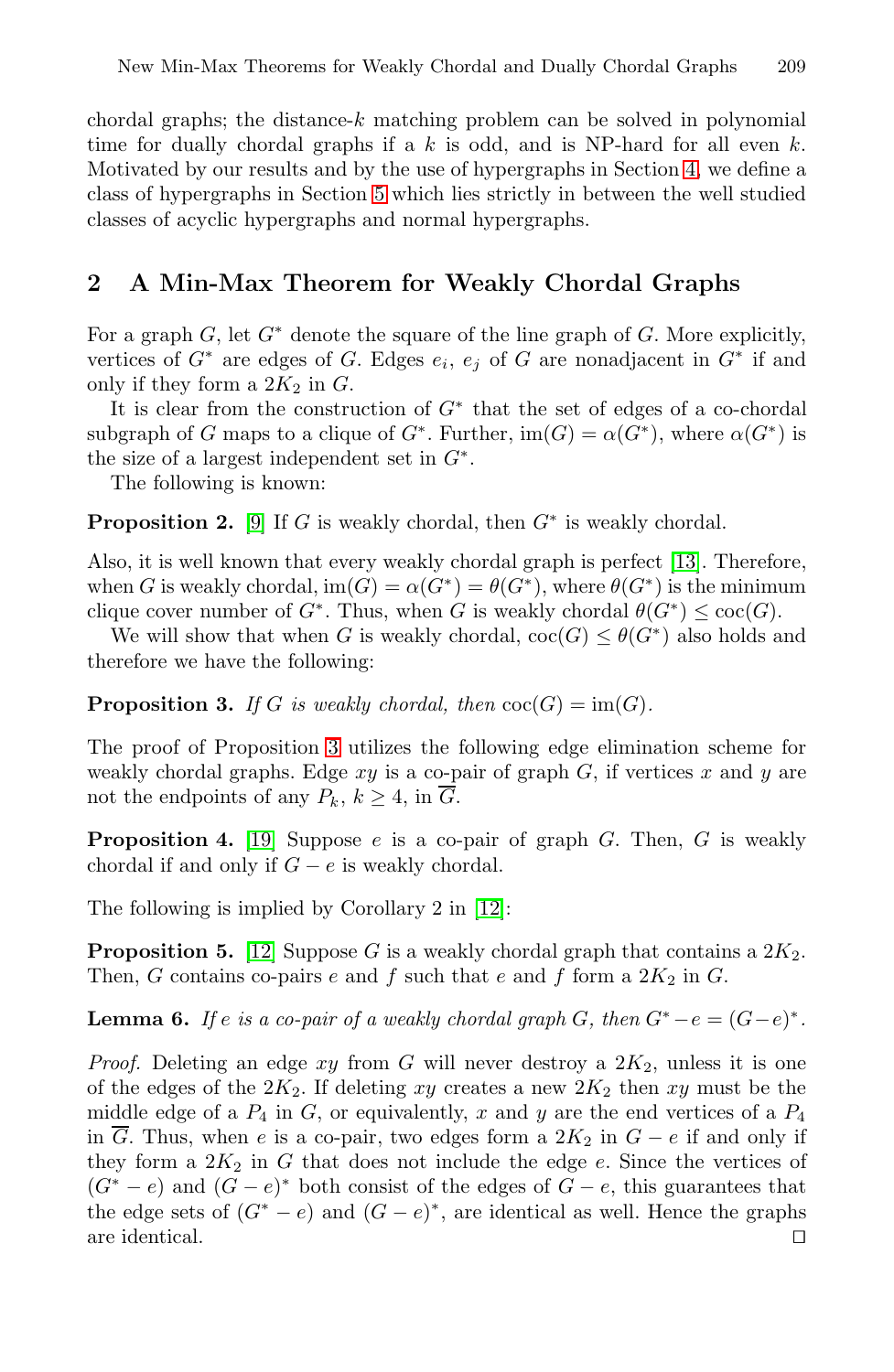<span id="page-3-1"></span>In order to establish that when G is weakly chordal,  $\operatorname{coc}(G) \leq \theta(G^*)$ , first observe that every member of a clique cover of  $G^*$  can be assumed to be a maximal clique of  $G^*$ . We have the following:

**[Th](#page-2-1)eorem 7.** Let G be weakly chordal. Then, every maximal clique of  $G^*$  is the *edge-set of a maximal co-chordal subgraph of* G*.*

*Proof.* Proof is by induction on the number of edges in the graph. Clearly, the statement is true when G has no [ed](#page-2-2)ges.

Assume the statement is true for all weakly chordal gr[aph](#page-2-3)s with up to  $k - 1$ edges, and let G be a weakly chordal graph with k edges. If G contains no  $2K_2$ , then  $G$  is co-chordal and  $G^*$  is a clique and the theorem holds.

Now, suppose G contains a  $2K_2$ . Then, from Proposition 5, G contains a  $2K_2$  $e_1, e_2$  each of which is a co-pair of  $G$ .

Let M be a maximal clique of  $G^*$ . As no maximal clique of  $G^*$  contains both  $e_1$  and  $e_2$ , we can choose  $i \in \{1,2\}$  such that  $e_i \notin M$ . As a result, M is a maximal clique of  $G^* - e_i$  which equals  $(G - e_i)^*$  by Lemma 6. Also, by Proposition 4,  $G - e_i$  is weakly chordal. It the[n](#page-2-0) follows by the induction hypothesis that M is the edge set of a maximal co-chordal subgraph of  $G - e_i$ .

<span id="page-3-0"></span>Clearly, this subgraph remains co-chordal in  $G$ , so it remains to show that this subgraph is, in fact, maximal. If this is not the case, then there exists a co-chordal subgraph  $M'$  of G such that  $M \subset M'$ . As every co-chordal subgraph of G maps to a clique of  $G^*$ , it follows that M and M' are cliques of  $G^*$  such that  $M \subset M'$ ; this contradicts M being a maximal clique of  $G^*$ .

Thus,  $\theta(G^*) = \text{coc}(G)$ [, e](#page-11-6)stablishing Proposition 3. As an efficient algorithm exists [14] to compute a minimum clique cover of a weakly chordal graph, we have the followi[ng:](#page-3-0)

### **Corollary 8.** When G is weakly chordal,  $\operatorname{ccc}(G)$  and a minimum cover of G by *co-chordal subgraphs of* G *can be found in polynomial time.*

We recently learned of a surprising application of this result: the parameters  $\operatorname{coc}(G)$  and  $\operatorname{im}(G)$  yield upper and lower bounds, respecti[vely](#page-11-7), on the Castelnuovo-Mumford regularity of the edge ideal of  $G$  [22]. Thus, when  $G$  is weakly chordal, this parameter can be computed efficiently.

Another application of Corollary 8 utilizes [th](#page-3-1)e complement of G. As the complement of a weakly chordal graph remains weakly chordal, after taking the complement of each graph in a cover by co-chordal subgraphs, we have a set of chordal graphs whose edge-intersection is the edge-set of a weakly chordal graph. The study of a variety of similar parameters, known as the *intersection dimension* of a graph G with respect to a graph class A, was introduced in [15]. The problem when A is the set of chordal graphs was termed the *chordality* of G in [17]. We use  $\dim_{\text{CH}}(G)$  to denote the chordality or chordal dimension of a graph G. In this context, we have another corollary of Theorem 7.

**Corollary 9.** When G is weakly chordal,  $\dim_{\text{CH}}(G) = \text{im}(\overline{G})$  and a minimum *set of chordal graphs whose edge-intersection give the edge-set of* G *can be found in polynomial time.*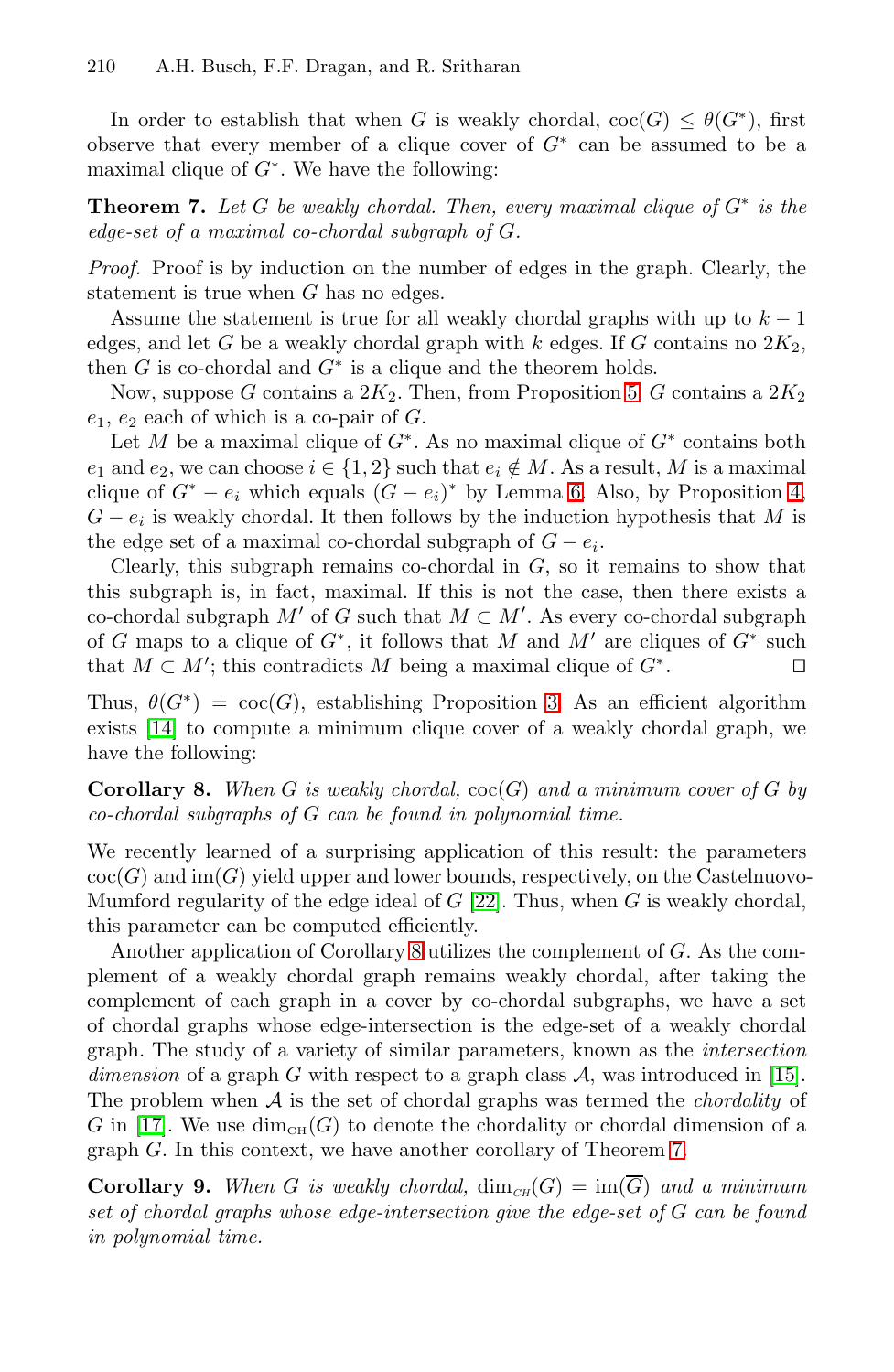<span id="page-4-1"></span>A chordal graph that does not contain a  $2K_2$  is a split graph, and it has been shown in [8] [th](#page-2-1)at a split graph cover of a chordal graph can be computed in polynomial time.

**Proposition 10.** [8] Let G [b](#page-2-2)e a chordal graph. Then, a minimum cover of edges of  $G$  by split subgr[aph](#page-4-1)s of  $G$  can be found in polynomial time.

<span id="page-4-0"></span>The proof of Proposition 10 in [8] utilizes the clique tree of a chordal graph G and the Helly property. An alternate proof can be given by showing that the edges referred to in Proposition 5 can be chosen so that each edge is incident with a simplicial vertex of  $G$ . Since no such edge is the only chord of a cycle. this guarantees that  $G - e$  will be chordal whenever G is chordal. As every chordal graph is also weakly chordal, Lemma 6 and a slightly modified version of Theorem 7 then imply Proposition 10.

### **3 Distance-***k* **Matchings in Weakly Chordal Graphs**

In this section, we observe that the correspondence between maximal cliques of  $G<sup>*</sup>$  $G<sup>*</sup>$  and maximal co-chordal subgraphs of G can be adapted to find maximum a distance- $k$  matching in a weakly chordal graph  $G$  for any positive even integer k. We then show that finding a largest distance- $k$  matching when  $k$  is odd and  $k \geq 3$  is NP-hard.

We begin by noting the fundamental connection between distance- $k$  matchings in a graph G and independent sets in the  $k^{\text{th}}$  power of the line graph of G, which we denote  $L^k(G)$ .

**Proposition 11.** [7] For  $k > 1$  and graph G, the edge set M is a distance-k matching in G if and only if M is an independent vertex set in  $L^k(G)$ .

As a result, identifying a largest distance- $k$  matching in a graph  $G$  is no more difficult than constructing the  $k^{\text{th}}$  power of the line graph of G and finding a ma[xim](#page-2-4)um independent set in  $L^k(G)$ . Clearly, for any edge e, the set of edges within distance  $k$  of  $e$  can be computed in linear time, and as a result a poly[no](#page-11-9)mial time algorithm exists for the distance- $k$  matching problem whenever an efficient algorithm exists for finding a largest independent set in  $L^k(G)$ . Proposition 2 guarantees that such an efficient algorithm exists for induced matchings, as efficient algorithms to compute the largest independent sets of weakly chordal graphs are well known. For  $k > 1$ , the existence of a polynomial algorithm for computing distance-2 $k$  matchings in weakly chordal graphs is guaranteed by combining Proposition 2 with the following result.

<span id="page-4-2"></span>**Proposition 12.** [5] Let G be a graph and  $k \geq 1$  be a fixed integer. If  $G^2$  is weakly chordal, then so is  $G^{2k}$ .

For distance-k matchings when k is odd, we note that the case  $k = 3$  was recently shown to be NP-complete for the class of chordal graphs, which is properly contained in the class of weakly chordal graphs.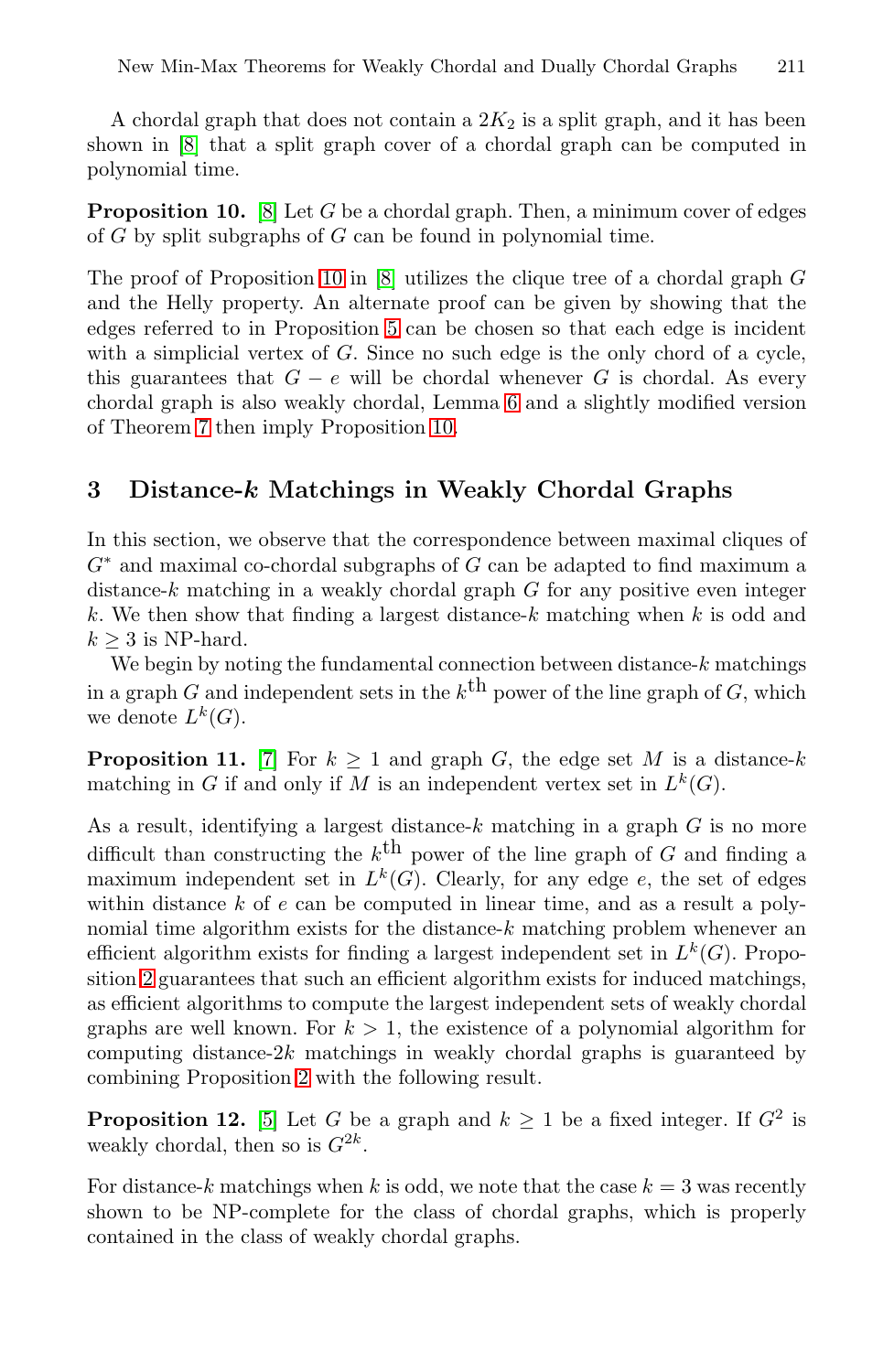<span id="page-5-0"></span>**Proposition 13.** [7] The largest distance-3 matching problem is NP-hard for chordal graphs.

We will extend this result to distance- $(2k+1)$  matchings for every positive integer k. This extension is done by showing that the distance- $(2k+1)$  matching problem can be transformed into the distance- $(2k+3)$  matching problem in polynomial time, for any positive integer  $k$ .

**Theorem 14.** *For any positive integer* k*, there exists a polynomial time transformation from the distance-* $(2k + 1)$  *matching problem to the distance-* $(2k + 3)$ *matching problem.*

*Proof.* Let  $G = (V, E)$  be a graph, and let k be a positive integer. We will define the graph  $G^+ = (V^+, E^+)$  from G as follows. For each edge  $e = uv$  of G, we introduce two new vertices  $x_e$  and  $y_e$  and add edges to make the subgraph induced by  $\{u, v, x_e, y_e\}$  a clique. Formally,  $V^+ = V \cup \{x_e, y_e \mid e \in E\}$ , and

$$
E^+ = E \cup \left( \bigcup_{e=uv \in E} \{x_e y_e, x_e u, x_e v, y_e u, y_e v\} \right).
$$

We will show that a distance- $(2k+1)$  matching of size p exists in G if and only if a distance- $(2k+3)$  matching of size p exists in  $G^+$ . Since  $G^+$  can clearly be constructed from  $G$  in linear time, this will establish the theorem.

First, we note that every matching M in G corresponds to a matching  $M^+$  =  ${x_e y_e \mid e \in M}$  in  $G^+$ , and that the distance between two edges  $x_e y_e$  and  $x_f y_f$ from  $M^+$  is clearly  $dist_G(e, f) + 2$ . Thus, if M is a distance- $(2k+1)$  matching of size p in G,  $M^+$  is a distance- $(2k+3)$  matching of size p in  $G^+$ . Next, note that if M is a distance- $(2k+3)$  matching of  $G^+$ , then for each  $e = uv$ , at most one edge of M is incident with any vertex of  $\{u, v, x_e, y_e\}$  as these vertices induce a cliq[ue in](#page-4-2)  $G^+$ . We con[stru](#page-5-0)ct a set  $M^-$  by removing from M any edge incident with a vertex  $x_e$  or  $y_e$  of  $V^+ \setminus V$  and replacing it with the associated edge e. Since no other edge of  $M$  is incident with either vertex of  $e$ , we conclude that  $|M^-| = |M|$  and that  $M^-$  is a matching in G. The pairwise distance between any two edges in  $M^-$  is at l[eas](#page-11-10)t  $(2k+3)-2=2k+1$ . Thus, if a distance- $(2k+3)$ matching of size p exists in  $G^+$ , then a distance- $(2k+1)$  matching of size p exists in  $G$ .

Combining Proposition 13 and Theorem 14 we concl[ude](#page-4-2) the following:

**Corollary 1[5.](#page-5-0)** For  $k > 0$ , the distance- $(2k + 1)$  matching problem is NP-hard *for chordal graphs.*

*Proof.* We use the well known result of Dirac [10] that a graph is chordal if and only if it has a simplicial elimination ordering. Since each vertex of  $V^+ \setminus V$  is simplicial in  $G^+$ , we can easily extend any simplicial elimination ordering of G to a simplicial elimination ordering of  $G^+$ . Therefore  $G^+$  is chordal whenever G is chordal. The corollary now follows immediately from Proposition 13 and repeated application of Theorem 14.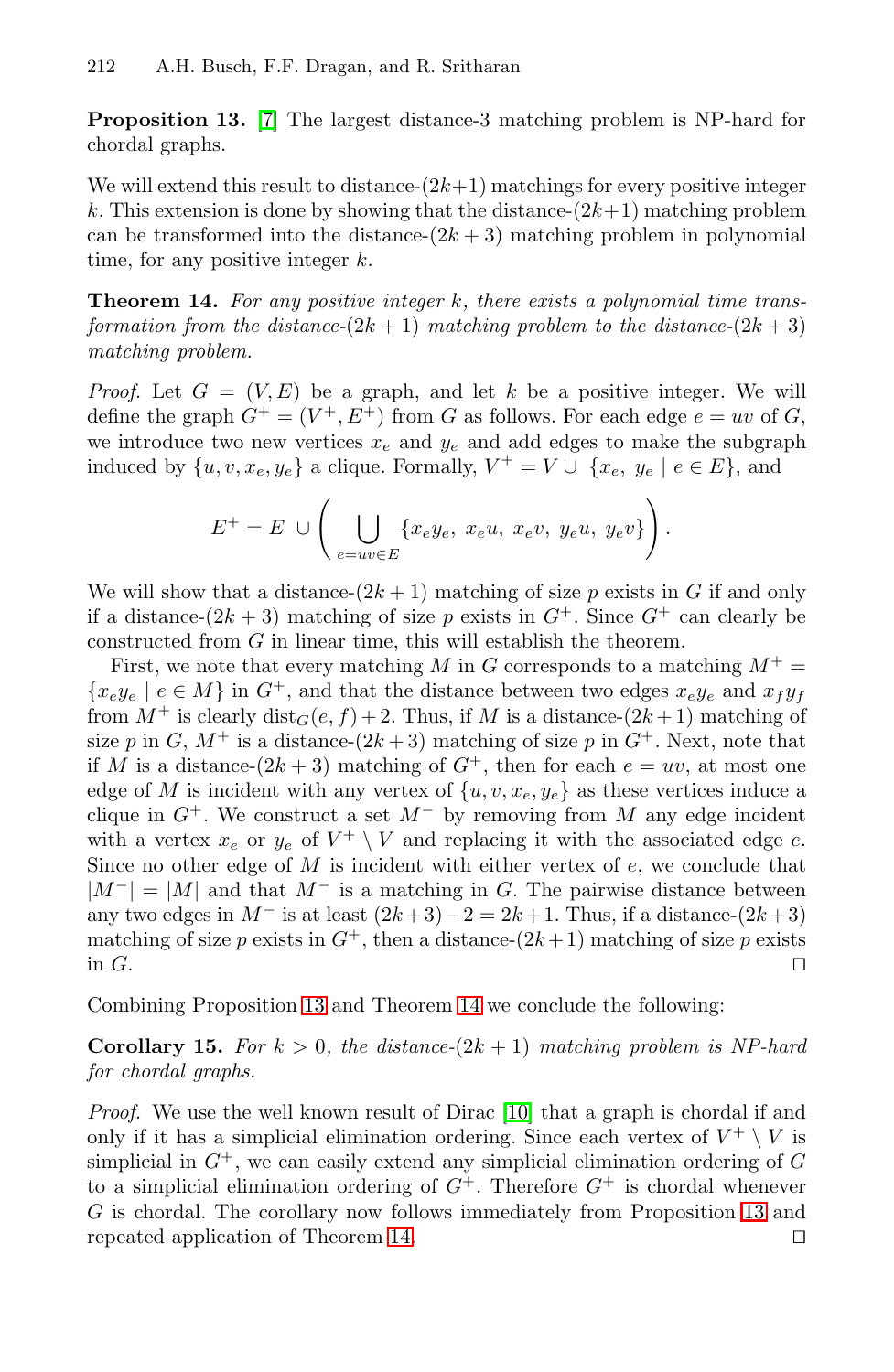<span id="page-6-0"></span>We summarize the consequences of Propositions 2, 11, 12 and Corollary 15 below.

**Proposition 16.** *Suppose* G *is a weakly chordal graph and* k *is a positive integer. Then, when* k *is even, a largest distance-*k *matching in* G *can be found in polynomial time. When* k *is odd, finding a largest distance-*k *matching in* G *is NP-hard for any*  $k > 1$ *.* 

# **4 A Min-Max Th[eor](#page-11-11)em for Distance-(2k+1) Matching in Dually Chordal Graphs**

As we saw in the previous section, for a weakly ch[or](#page-11-8)dal graph G and any integer  $k \geq 1$ , a largest distance-(2k) matching in G can be found in polynomial time, whereas computing a largest distance- $(2k + 1)$  matching in G is an NP-hard problem. In this section, we show that for the class of dually chordal graphs the opposite holds.

Dually chordal graphs were introduced in [11] as a generalization of strongly chordal graphs (whi[ch](#page-10-1) are the hereditary dually chordal graphs) where the Steiner tree problem and many domination-like problems still (as in strongly chordal graphs) have efficient solutions. It also was shown recently in [7] that the distance-k matching problem is solvable in polynomial time for strongly chordal graphs for any integer  $k$ . Here, we extend this result to all doubly chordal graphs by showing that the distance- $k$  matching problem is solvable in polynomial time for any odd  $k$  for all dually chordal graphs.

To define dually chordal graphs and doubly chordal graphs, we need some notions from the theory of hypergraphs  $[2]$ . Let  $\mathcal E$  be a hypergraph with underlying vertex set V, i.e.  $\mathcal E$  is a collection of subsets of V (called *hyperedges*) The *dual hypergraph*  $\mathcal{E}^*$  has  $\mathcal{E}$  as its vertex set and for every  $v \in V$  a hyperedge  ${e \in \mathcal{E} : v \in e}.$  The *line graph*  $L(\mathcal{E})=(\mathcal{E}, E)$  of  $\mathcal{E}$  is the intersection graph of  $\mathcal{E}$ , i.e.  $ee' \in E$  if and only if  $e \cap e' \neq \emptyset$ . A *Helly hypergraph* is one whose edges satisfy the Helly property, that is, any subfamily  $\mathcal{E}' \subseteq \mathcal{E}$  of pairwise intersecting edges has a nonempty intersection. A hypergraph  $\mathcal E$  is a *hypertree* if there is a tree T with vertex set V such that every edge  $e \in \mathcal{E}$  induces a subtree in T. Equivalently,  $\mathcal E$  is a hypertree if and only if the line graph  $L(\mathcal E)$  is chordal and  $\mathcal E$  $\mathcal E$  is a Helly hypergrap[h.](#page-10-2) [A h](#page-11-11)[ype](#page-11-12)rgra[ph](#page-10-2)  $\mathcal E$  is a *dual hypertree* (also known as  $\alpha$ –acyclic hypergraph) if there is a tree T with vertex set  $\mathcal E$  such that, for every [ve](#page-11-11)rtex  $v \in V$ ,  $T_v = \{e \in \mathcal{E} : v \in e\}$  induces a subtree of T. Observe that  $\mathcal{E}$  is a hypertree if and only if  $\mathcal{E}^*$  is a dual hypertree.

For a graph  $G = (V, E)$  by  $\mathcal{C}(G) = \{C : C$  is a maximal clique in  $G\}$  we denote the *clique hypergraph*. Let also  $\mathcal{D}(G) = \{D_r(v) : v \in V, r \text{ a non-negative integer}\}\$ be the *disk hypergraph* of G. Recall that  $D_r(v) = \{u \in V : dist_G(u, v) \leq r\}$  is a disk of radius r centered at vertex v. A graph G is called *dually chordal* if the clique hypergraph  $\mathcal{C}(G)$  is a hypertree [4, 11, 20]. In [4, 11] it is shown that dually chordal graphs are exactly the graphs G whose disk hypergraphs  $\mathcal{D}(G)$  are hypertrees (see [4, 11] for other characterizations, in particular in terms of certain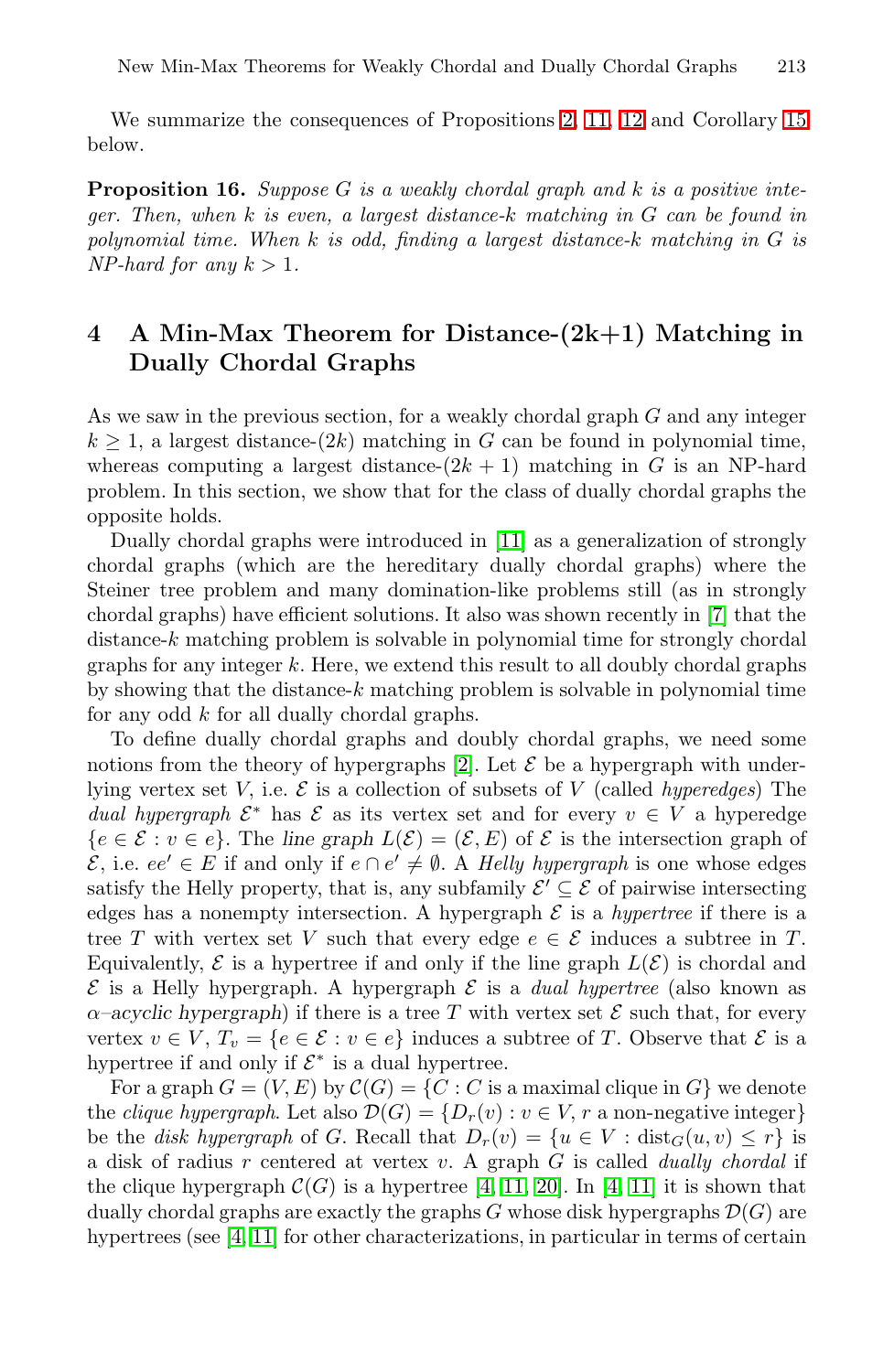elimination schemes, and [3] [for](#page-10-2) [the](#page-11-11)[ir](#page-11-13) [a](#page-11-13)lgorithmic use). From the definition of hypertrees we deduce that for dually chordal graphs the line graphs of the clique and disk hypergraphs are chordal. Conversely, if G is a chordal graph then  $\mathcal{C}(G)$ is a dual hypertree, and, therefore, the line graph  $L(\mathcal{C}(G))$  is a dually chordal graph, justifying the term "dually chordal graphs". Hence, the dually chordal graphs are exactly the intersection graphs of maximal cliques of chordal graphs (see [20, 4]). Finally note that graphs being both chordal and dually chordal were dubbed *doubly chordal* and investigated in [4, 11, 18]. The class of dually chordal graphs contains such known graph families as interval graphs, ptolemaic graphs, directed path graphs, strongly chordal graphs, doubly chordal graphs, and others.

Let  $G = (V, E)$  be an arbitrary graph and r be a non-negative integer. For an edge  $uv \in E$ , let  $D_r(uv) := \{w \in V : dist_G(u, w) \leq r \text{ or } dist_G(v, w) \leq r\}$  $D_r(v) \cup D_r(u)$  be a disk of radius r centered at edge uv. For the edge-set E of graph  $G = (V, E)$ , we define a hypergraph  $\mathcal{D}_{E,r}(G)$  as follows:

$$
\mathcal{D}_{E,r}(G) = \{D_r(uv) : uv \in E\}.
$$

Along with the distance-k matching problem we will consider also a problem which generalizes the (minimum) vertex cover problem. A *distance-*k *vertex cover* for a non-negative integer  $k \geq 0$  in an undirected graph  $G = (V, E)$  is a set of vertices  $S \subseteq V$  such that for every edge  $uv \in E$  there exists a vertex  $x \in S$  with  $D_k(x) \cap \{u, v\} \neq \emptyset$ . For  $k = 0$ , this gives the usual notion of vertex cover in graphs. The *distance-*k *vertex cover problem* is to find, for a given graph G and an integer  $k \geq 0$ , a distance-k vertex cover with the fewest number of vertices.

<span id="page-7-0"></span>Using the hypergraph  $\mathcal{D}_{E,k}(G)$  of G (where  $k \geq 0$  is an integer), the distance- $(2k+1)$  matching problem and the distance-k vertex cover problem on G can be formulated as the transversal and matching problems, respectively, on the hypergraph  $\mathcal{D}_{E,k}(G)$ . Recall that a *transversal* of a hypergraph  $\mathcal E$  is a subset of vertices which meets all edges of  $\mathcal E$ . A *matching* of  $\mathcal E$  is a subset of pairwise disjoint edges of  $\mathcal E$ . For a hypergraph  $\mathcal E$ , the *transversal problem* is to find a transversal with minimum size  $\tau(\mathcal{E})$  and the *matching problem* is to find a matching with maximum size  $\nu(\mathcal{E})$ .

Denote by  $dm_k(G)$  the size of a largest distance-k matching in G, and by  $\text{dvc}_k(G)$  the size of a smallest distance-k vertex cover in G. From the definitions we obtain

**Lemma 17.** *Let*  $G = (V, E)$  *be an arbitrary graph and*  $k \geq 0$  *be a non-negative integer.* S *is a distance-*k *vertex cover of* G *if and only if* S *is a transversal of*  $\mathcal{D}_{E,k}(G)$ *. M is a distance-*(2k + 1) *matching of G if and only if*  $\{D_k(uv): uv \in$ M} *is a matching of*  $\mathcal{D}_{E,k}(G)$ *. Thus,*  $\tau(\mathcal{D}_{E,k}(G)) = \text{dvc}_k(G)$  *and*  $\nu(\mathcal{D}_{E,k}(G)) =$  $dm_{2k+1}(G)$  *hold for every graph* G and every non-negative integer k.

The parameters  $dm_{2k+1}(G)$  and  $dvc_k(G)$  are always related by a min-max duality inequality  $\text{dvc}_k(G) \ge \text{dm}_{2k+1}(G)$ . The next result shows that for dually chordal graphs and  $k \geq 1$  equality holds.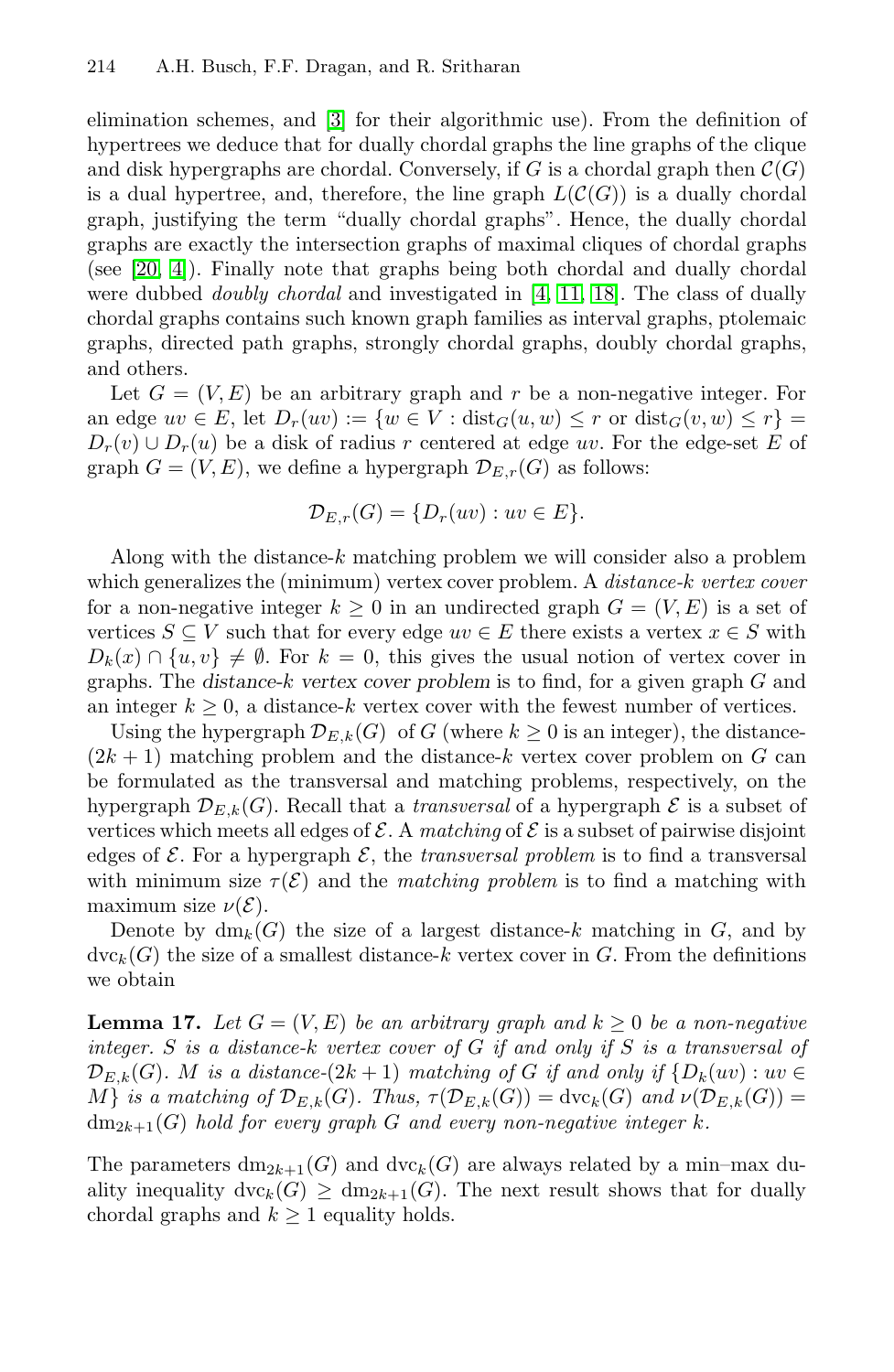**Theorem 18.** Let  $G = (V, E)$  be a dually chordal graph and  $k \geq 1$  be an *integer. Then, the hypergraph*  $\mathcal{D}_{E,k}(G)$  *is a hypertree and, as a consequence,*  $\mathrm{dvc}_k(G) = \mathrm{dm}_{2k+1}(G)$  *holds.* 

*[Pro](#page-10-1)of.* Since G is a dually chordal graph, the disk hypergraph  $\mathcal{D}(G)$  of G is [a h](#page-7-0)ypertree. That is, there is a tree  $T$  with vertex set  $V$  such that every disk  $D_k(v)$ ,  $v \in V$ , induces a subtree in T. Consider an arbitrary edge uv of G. Since both disks  $D_k(v)$  and  $D_k(u)$  induce subtrees in T and  $k \ge 1$  (i.e.,  $v \in D_k(u)$  as well as  $u \in D_k(v)$ , vertices of  $D_k(v) \cup D_k(u)$  induce a subtree in T (the union of subtrees induced by  $D_k(v)$  and  $D_k(u)$ . Hence, disk  $D_k(uv)$  of G centered at any edge  $uv \in E$  induces a subtree in T, implying that the hypergraph  $\mathcal{D}_{E,k}(G)$ of  $G$  is a hypertree.

<span id="page-8-1"></span>It is well known [2] that the equality  $\tau(\mathcal{E}) = \nu(\mathcal{E})$  holds for every hypertree. Hence, by Lemma 17, we obtain the required equality.

For any hypertree  $\mathcal E$  with underlying set V, a transversal with minimum size  $\tau(\mathcal E)$ and a matching with maximum size  $\nu(\mathcal{E})$  can be found in time  $O(|V| + \sum_{e \in \mathcal{E}} |e|)$ [21]. Thus, we conclude.

**Corollary 19.** Let G be a dually chordal graph and  $k \geq 1$  be an integer. Then, *a smallest distance-*k *vertex cover of* G *and a largest distance-*(2k + 1) *matching of*  $G$  *can be found in*  $O(|V||E|)$  *time.* 

<span id="page-8-0"></span>We notice now that any graph  $G$  can be transformed into a dually chordal graph  $G'$  by adding to G two new, adjacent to each other, vertices x and y and making one of them, say vertex  $x$ , adjacent to all vertices of  $G$  (and leaving y as a pendant vertex in  $G'$ ). Using this transformation, it is easy to show that the classical vertex cover problem (i.e., the distance-k vertex cover problem with  $k = 0$ ) is NP-hard for dually chordal graphs. It is enough to notice that  $d\nu c_0(G) = d\nu c_0(G') - 1$ . Adding a new vertex z to G' and making it adjacent to only y transforms dually chordal graph  $G'$  into a dually chordal graph  $G''$ . It is easy to see also that  $dm_2(G) = dm_2(G'') - 1$ , implying that the induced matching problem (i.e., the distance-2 matching problem) is NP-hard on dually chordal graphs.

**Proposition 20.** *The vertex cover problem (i.e., the distance-*k *vertex cover* pro[blem](#page-8-0) with  $k = 0$ ) and the induced matching problem (*i.e.*, the distance-2 *matching problem) both are NP-hard on dually chordal graphs.*

We can prove also a more general result.

**Theorem 21.** For every integer  $k \geq 1$ , the distance- $(2k)$  matching problem is *NP-hard on dually chordal graphs.*

*Proof.* By Proposition 20, we can assume that  $k > 2$ . Let  $G = (V, E)$  be a dually chordal graph. We construct a new graph  $G^+$  by attaching to each vertex  $v \in V$ an induced path  $P_v = (v = v_0, v_1, \ldots, v_k)$  of length k. Note that each path  $P_v$ shares only vertex v with G and  $P_v \cap P_u = \emptyset$  if  $v \neq u$ . Denote by  $e_v$  the last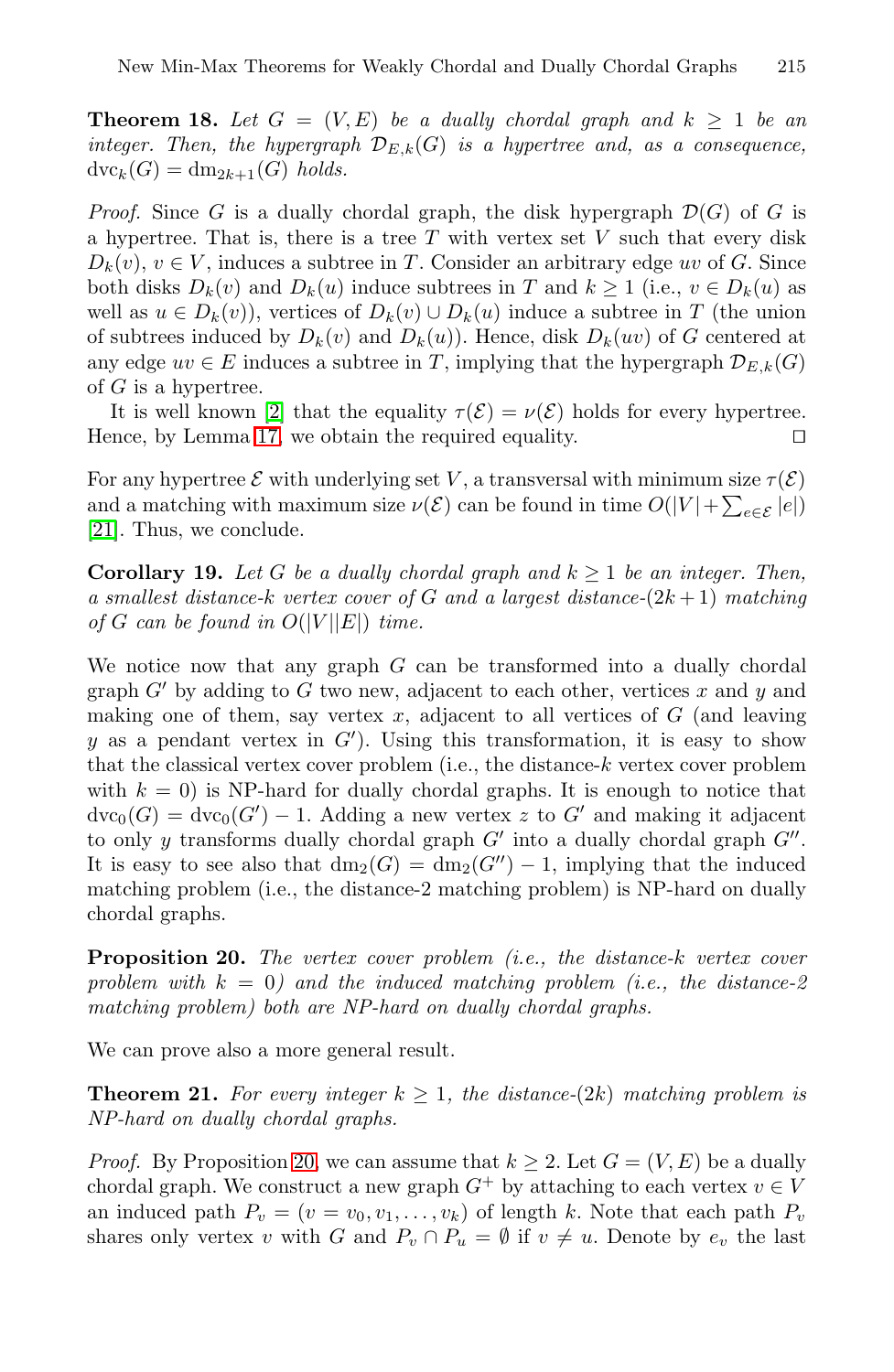edge  $v_{k-1}v_k$  of  $P_v$ . Since adding a pendant vertex to a dually chordal graph results in a dually chordal graph (see [4, 3]), the graph  $G^+$  is dually chordal. It is enough to show now that  $\alpha(G) = dm_{2k}(G^+)$ , where  $\alpha(G)$  is the size of a largest independent set of G. It is known that the maximum independent set problem is NP-hard on dually chordal graphs [3].

Let  $S \subseteq V$  be a largest independent set of G, i.e.,  $|S| = \alpha(G)$ . Consider two arbitrary vertices x and y from S. We have  $dist_G(x, y) \geq 2$ . But then, by construction of  $G^+$ ,  $dist_{G^+}(e_x, e_y) \geq k-1+2+k-1=2k$ . Hence,  $\alpha(G) \leq$  $dm_{2k}(G^+)$ . Let now M be a set of edges of  $G^+$  forming a largest distance- $(2k)$ matching of  $G^+$ . We can assume that  $M \subseteq \{e_v : v \in V\}$  since for any edge  $e \in M$ there must e[xist](#page-8-1) a vertex  $v \in V$  such that  $P_v \cap e \neq \emptyset$  and therefore e can be replaced in M by  $e_v$ . Now, if  $e_x$  and  $e_y$   $(x \neq y)$  are in M, then  $dist_{G^+}(e_x, e_y) \geq 2k$ <br>implies  $dist_G(x, y) > 2$ . That is  $\alpha(G) > dm_{\alpha'}(G^+)$ implies  $dist_G(x, y) \geq 2$ . That is  $\alpha(G) \geq dm_{2k}(G^+)$ .

Figure 1 shows the containment relationships between the classes of Weakly Chordal, Chordal, Dually Chordal, Strongly Chordal and Interval Graphs. Since doubly chordal graphs are both chordal and dually chordal, and all chordal graphs are weakly chordal, we conclude this section with the following corollary of Proposition 16 and Corollary 19.

**Corollary 22.** *A maximum distance-*k *matching of a doubly chordal graph* G *can be found in polynomial time for every integer*  $k \geq 1$ *.* 



**Fig. 1.** The containment relationships between the classes of Weakly Chordal (WC), Chordal (Ch), Dually Chordal (DuC), Doubly Chordal (DbC), Strongly Chordal (SC) and Interval (Int) Graphs

## **5 A Class of Hypergraphs**

As we have seen in the previous section, the hypertrees were very useful in obtaining the duality result between distance-k vertex cover and distance- $(2k+1)$ matching on dually chordal graphs. Recall that the dual hypertrees (called also  $\alpha$ –acyclic hypergraphs) are exactly the clique hypergraphs of the chordal graphs (and the hypertrees are exactly the clique hypergraphs of dually chordal graphs). The duality result obtained for weakly chordal graphs in Section 2 can also be interpreted in terms of transversal and matching of a special class of hypergraphs.

We will need few more definitions from hypergraph theory. Let  $\mathcal E$  be a hypergraph with underlying vertex set X. The  $2$ -section graph  $2SEC(\mathcal{E})$  of the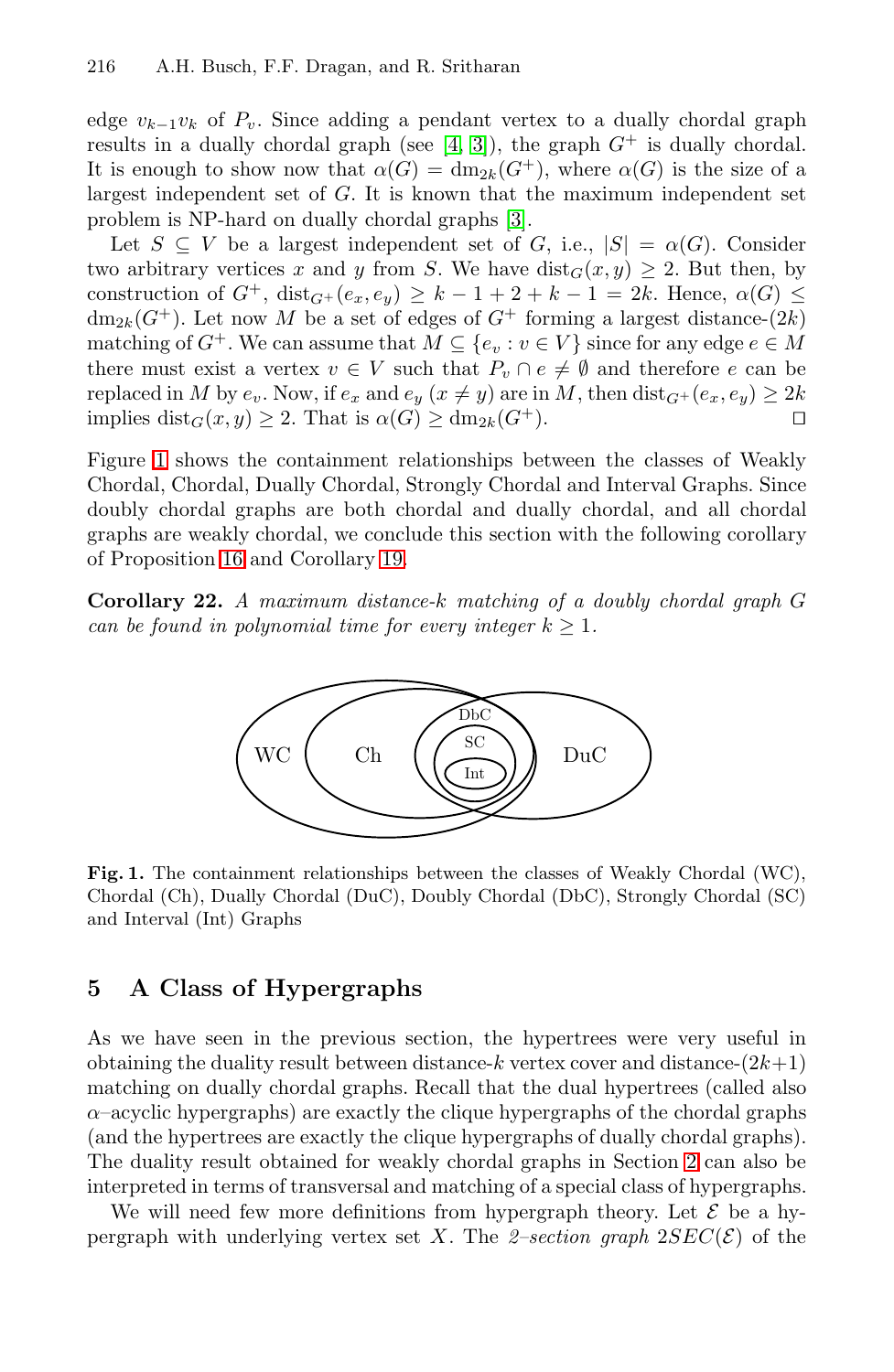hypergraph  $\mathcal E$  has vertex set X and two distinct vertices are adjacent if and only if they are contained in a common edge of  $\mathcal E$ . A hypergraph  $\mathcal E$  is *conformal* if every clique C in  $2SEC(\mathcal{E})$  is contained in an edge  $e \in \mathcal{E}$ .

Three well–known properties of hypergraphs will be helpful (for these and other properties cf. [2]).

- (i) For a hypergraph  $\mathcal{E}$ , the graphs  $L(\mathcal{E})$  and  $2SEC(\mathcal{E}^*)$  are isomorphic;
- (ii) A hypergraph  $\mathcal E$  is conformal if and only if its dual hypergraph  $\mathcal E^*$  has the Helly property;
- (iii) Taking the dual of a hypergraph twice is isomorphic to the hypergraph itself.

Using these properties,  $\alpha$ -acyclic hypergraphs can be equivalently defined as conformal hypergraphs with chordal 2–section graphs[.](#page-10-1)

We now define a hypergraph  $\mathcal E$  (with underlying vertex set X) to be *weakly acyclic* if  $2SEC(\mathcal{E})$  is weakly chordal and  $\mathcal{E}$  is conformal. In other words, weakly acyclic hypergraphs are exactly the clique hypergraphs of weakly chordal graphs. Note that since weakly chordal graphs are perfect,  $\alpha(2SEC(\mathcal{E})) = \theta(2SEC(\mathcal{E}))$ and, as a consequence,  $\alpha(L(\mathcal{E}^*)) = \theta(L(\mathcal{E}^*))$ . The latter implies that equality  $\nu(\mathcal{E}^*) = \tau(\mathcal{E}^*)$  holds for every weakly acyclic hypergraph  $\mathcal{E}$ . Indeed,  $\alpha(L(\mathcal{E}^*))$  $\nu(\mathcal{E}^*)$  holds for every hypergraph  $\mathcal{E}^*$ , and  $\theta(L(\mathcal{E}^*)) = \tau(\mathcal{E}^*)$  holds for every Helly hypergraph  $\mathcal{E}^*$  (e[qu](#page-2-4)ivalently, for every conformal hypergraph  $\mathcal{E}$ ) [2]. For h[yp](#page-3-1)ergraph  $\mathcal{E}, \tau(\mathcal{E}^*)$  is equal to the minimum number of hyperedges needed to cover entire underlying vertex set X of  $\mathcal{E}, \nu(\mathcal{E}^*)$  is equal to the maximum number of vertices  $S \subseteq X$  such that no two of them can be covered by an hyperedge  $e \in \mathcal{E}$ .

<span id="page-10-0"></span>Let now  $G = (V, E)$  be a weakly chordal graph. Define a hypergraph  $\mathcal E$  with underlying vertex set E as follows (note that the vertices of  $\mathcal E$  are exactly the edges of G). Let  $\mathcal E$  be the set of all maximal co-chordal subgraphs of G. Firstly,  $2SEC(\mathcal{E}) = G^*$ . Therefore, by Proposition 2,  $2SEC(\mathcal{E})$  is weakly chordal. Further, from Theorem 7,  $\mathcal E$  is conformal. Therefore,  $\mathcal E$  is a weakly acyclic hypergraph. Consequently, since  $\operatorname{coc}(G) = \tau(\mathcal{E}^*)$ , im $(G) = \nu(\mathcal{E}^*)$  and  $\nu(\mathcal{E}^*) = \tau(\mathcal{E}^*)$ , we obtain  $\operatorname{coc}(G) = \operatorname{im}(G)$ .

# <span id="page-10-2"></span><span id="page-10-1"></span>**References**

- [1] Abuieda, A., Busch, A., Sritharan, R.: A min-max property of chordal bipartite graphs with applications. Graphs Combin. 26(3), 301–313 (2010)
- [2] Berge, C.: Hypergraphs. North-Holland Mathematical Library, vol. 45. North-Holland Publishing Co., Amsterdam (1989); Combinatorics of finite sets, Translated from the French
- [3] Brandstädt, A., Chepoi, V.D., Dragan, F.F.: The algorithmic use of hypertree structure and maximum neighbourhood orderings. Discrete Appl. Math. 82(1-3), 43–77 (1998)
- [4] Brandstädt, A., Dragan, F., Chepoi, V., Voloshin, V.: Dually chordal graphs. SIAM J. Discrete Math. 11(3), 437–455 (1998) (electronic)